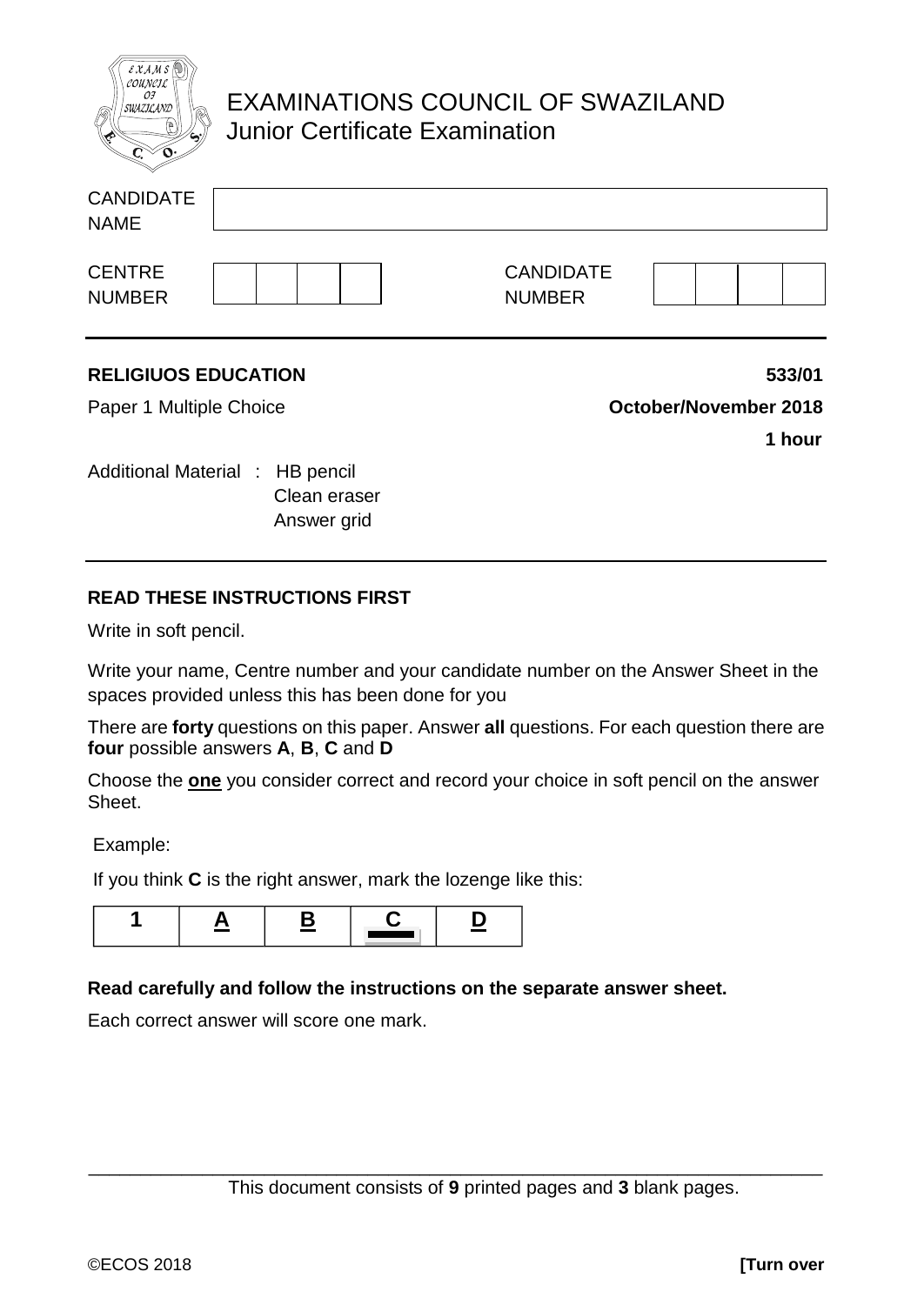- **1.** What did the angel say about John the Baptist when he announced his birth to Zacharia?
	- **A.** He shall baptise people with water
	- **B.** He will be great before the Lord
	- **C.** He will fill people with the Holy Spirit
	- **D.** He will be filled with power
- **2.** Which of the following periods best describes the time when the birth of John the Baptist was announced?
	- **A.** Herod was the King of Judea
	- **B.** Herod died
	- **C.** Herod was anointed to be King
	- **D.** Herod was King of Israel
- **3.** Which of the following statements best defines the word John?
	- **A.** Yahweh has been good
	- **B.** Yahweh has been gracious
	- **C.** Yahweh is powerful
	- **D.** Yahweh has been great
- **4.** Who announced the birth of Jesus to Mary?
	- **A.** Angel Gabriel
	- **B.** Angel Michael
	- **C.** Angel Lucifer
	- **D.** Angel Apollyon
- **5.** Which of the following options best explains how God keeps his promise in the story of the birth of John the Baptist?
	- 1. There are no boundaries he will not cross in fulfilling his promise
	- 2. God does not call the shots
	- 3. When god speaks nothing gets in his way
	- 4. He pleases both men and angels all the time
	- **A.** 1 and 3 only
	- **B.** 1 and 4 only
	- **C.** 1 and 2 only
	- **D.** 2 and 4 only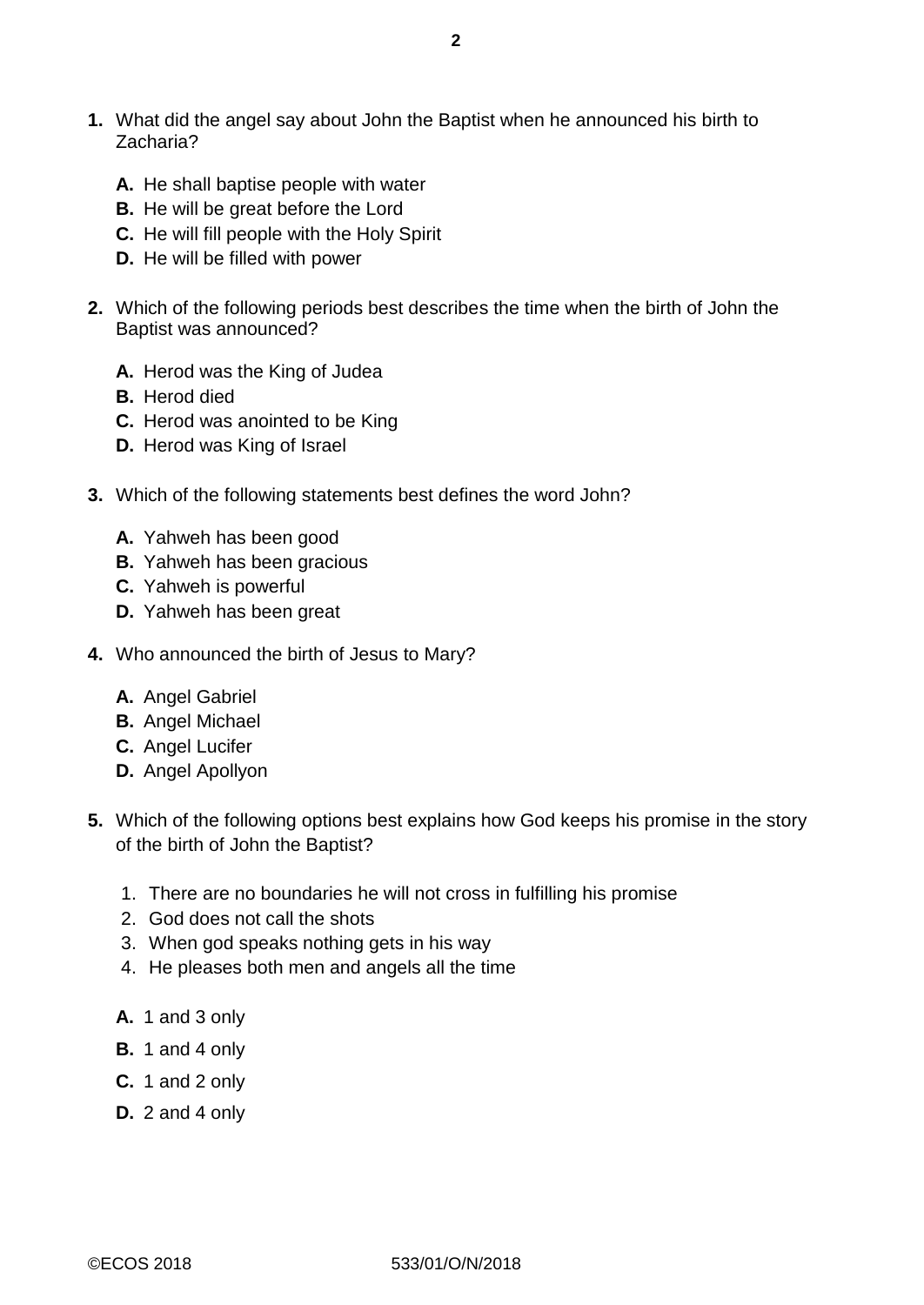**3**

- **6.** What character of Mary is shown by these words: "How shall this be since I have no husband?" (Luke 1:34).
	- **A.** Mary loved God and feared him
	- **B.** Mary was God loving and humble
	- **C.** Mary was a faithful and honest girl
	- **D.** Mary was a humble and fearful girl
- **7.** What punishment was given to Zacharia for not believing the words of the Angel?
	- **A.** He was not able to walk
	- **B.** He was not able to see and sing
	- **C.** He was not able to perform his priestly duties
	- **D.** He was silent and unable to speak
- **8.** "The thong of whose sandal I am not worthy to untie"..(Luke 3:16).

What did John mean by this statement?

- **A.** Jesus was older than him
- **B.** Jesus begun his ministry before John
- **C.** Jesus was greater than John
- **D.** John only baptised with water, yet Jesus with Holy spirit
- **9.** "Lord, now lettest thou thy servant depart in peace, according to thy word; for mine eyes have seen thy salvation" (Luke 2 :29-30).

Who said these words?

- **A.** Simeon
- **B.** Zechariah
- **C.** Caesar Augustus
- **D.** David
- **10.**Which of the following options were the causes of the early opposition of Jesus Christ?
	- 1. Jesus claimed to forgive sins
	- 2. He ate with sinners
	- 3. He baptized those who repented
	- 4. He healed on sabbath day
	- **A.** 1 and 2 only
	- **B.** 1,2 and 3 only
	- **C.** 2,3, and 4 only
	- **D.** 1,2, and 4 only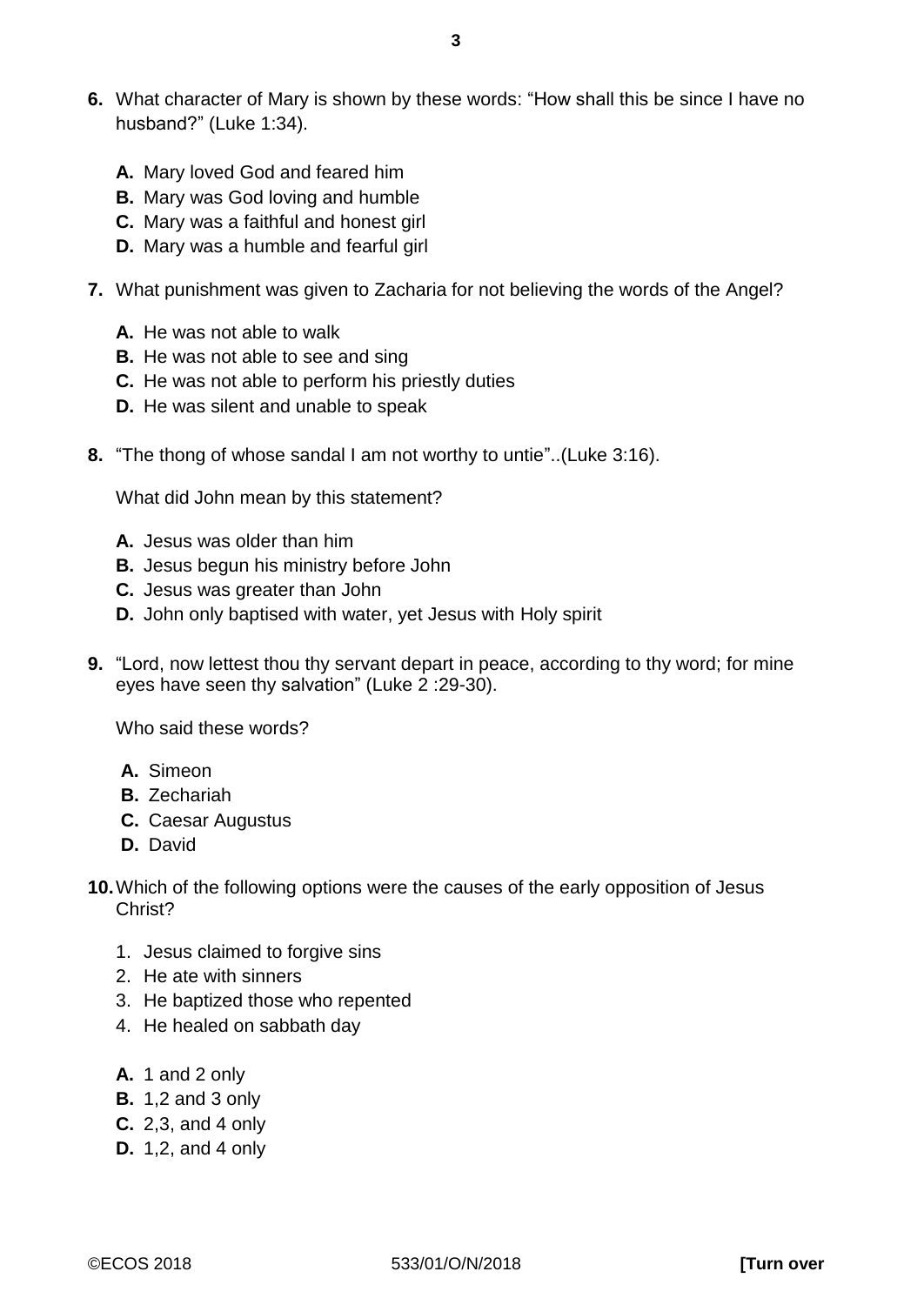- **11.**What is the meaning of word "Messiah"?
	- **A.** The forgiving one
	- **B.** The Saviour
	- **C.** The Anointed One
	- **D.** The Holy One

**12.**"If someone hurts you on the right cheek turn the other cheek also…(Mathew 5:39").

What arguments can be given by Christians to show that this teaching can be applied?

- 1. It is human to retaliate
- 2. Jesus did not retaliate on the cross
- 3. God gives Christians an ability to have self-control
- 4. It is easy to run away instead of turning the other cheek
- **A.** 1 & 2
- **B.** 2 & 3
- **C.** 3 & 4
- **D.** 1 & 4

**13.**What was the importance of Jesus riding on a donkey when he entered into Jerusalem?

- **A.** Jesus is a warrior
- **B.** Jesus is a humble king
- **C.** Jesus is the King of Kings
- **D.** Jesus is a great King
- **14.**Which of the following incidents showed Jesus' concern for the outcasts?
	- **A.** The raising of Jairus daughter
	- **B.** His resurrection from the dead
	- **C.** His eating with sinners
	- **D.** Conflict with Jewish leaders
- **15.**Jesus employed a variety of ways to handle conflict.

Which way can be useful to Christians when handling conflict?

- **A.** By answering a question with a question
- **B.** By keeping quiet and not answering
- **C.** By praying to God
- **D.** By referring to the scriptures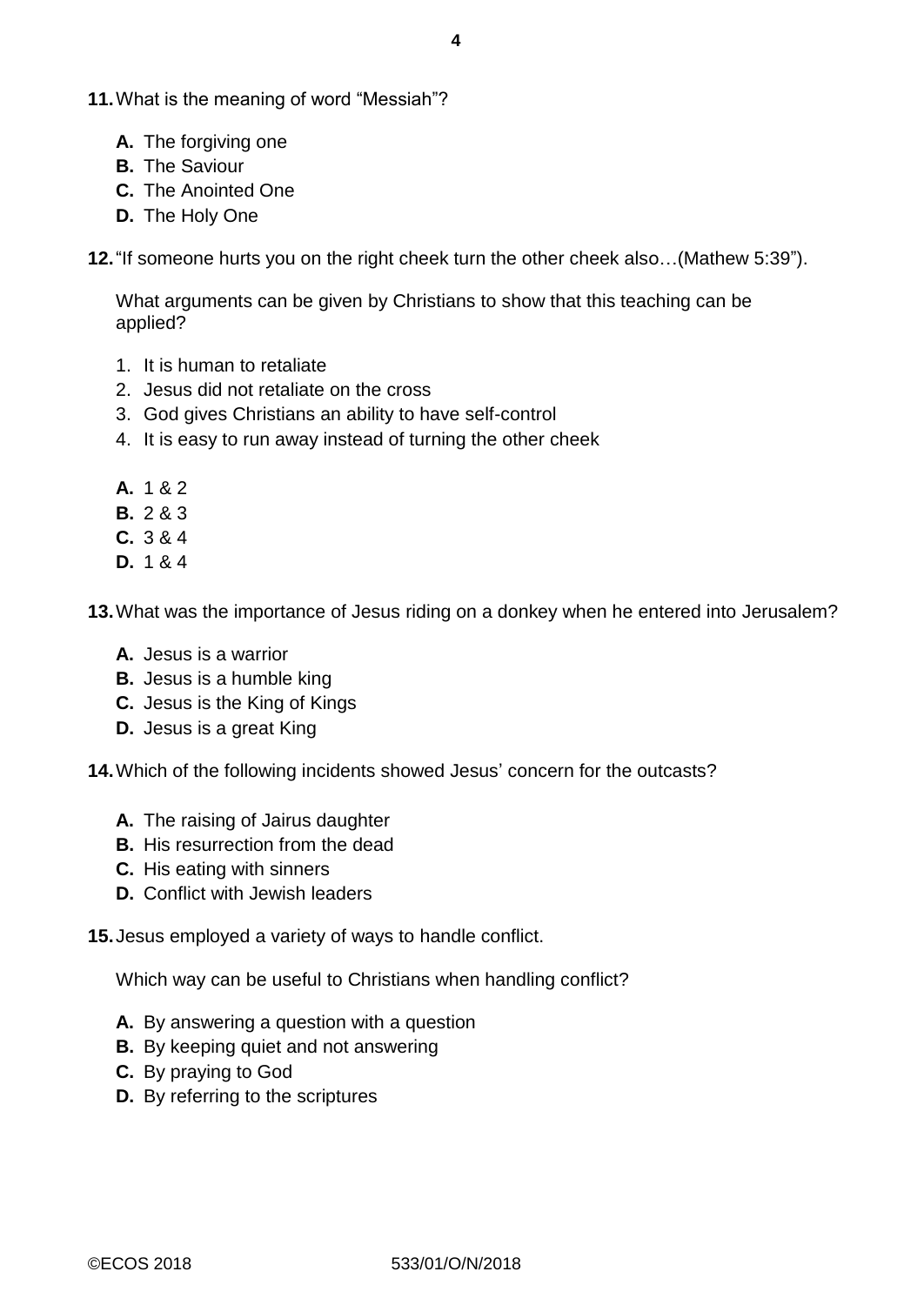- **A.** His resurrection
- **B.** Denial by Simon Peter
- **C.** The Coming of the Holy Spirit
- **D.** Denial by his disciples
- **17.**"Father if thou art willing remove this cup from me, not my will but thine be done" (Luke 22:41-42).

What do Christians learn from this prayer about Jesus Christ?

- **A.** He doubted the will of God
- **B.** He did not want to die
- **C.** He was obedient to God
- **D.** He had little faith
- **18.** "Celebration of the Lord's supper is still important for Christians today".

How would you argue against this statement?

- 1. It was commanded by Jesus
- 2. It unites Christians
- 3. It is a waste of time and money
- 4. Reminds Christians of Jesus's Death
- 5. Some Christians do it without meaning
- **A.** 1, 2 and 5
- **B.** 1 and 3
- **C.** 2, 4 and 5
- **D.** 3 and 5

**19.**Which of the following is a lesson learnt from Jesus' trials?

- **A.** Jesus is not a political Messiah but Spiritual Messiah
- **B.** Jesus is the Son of God not God
- **C.** Jesus is a Political Messiah and Spiritual Messiah
- **D.** Jesus is the Son of God and one with God

**20.**What form of punishment was given to Jesus during Crucifixion?

- **A.** Forfeit
- **B.** Capital Punishment
- **C.** Community Service
- **D.** Imprisonment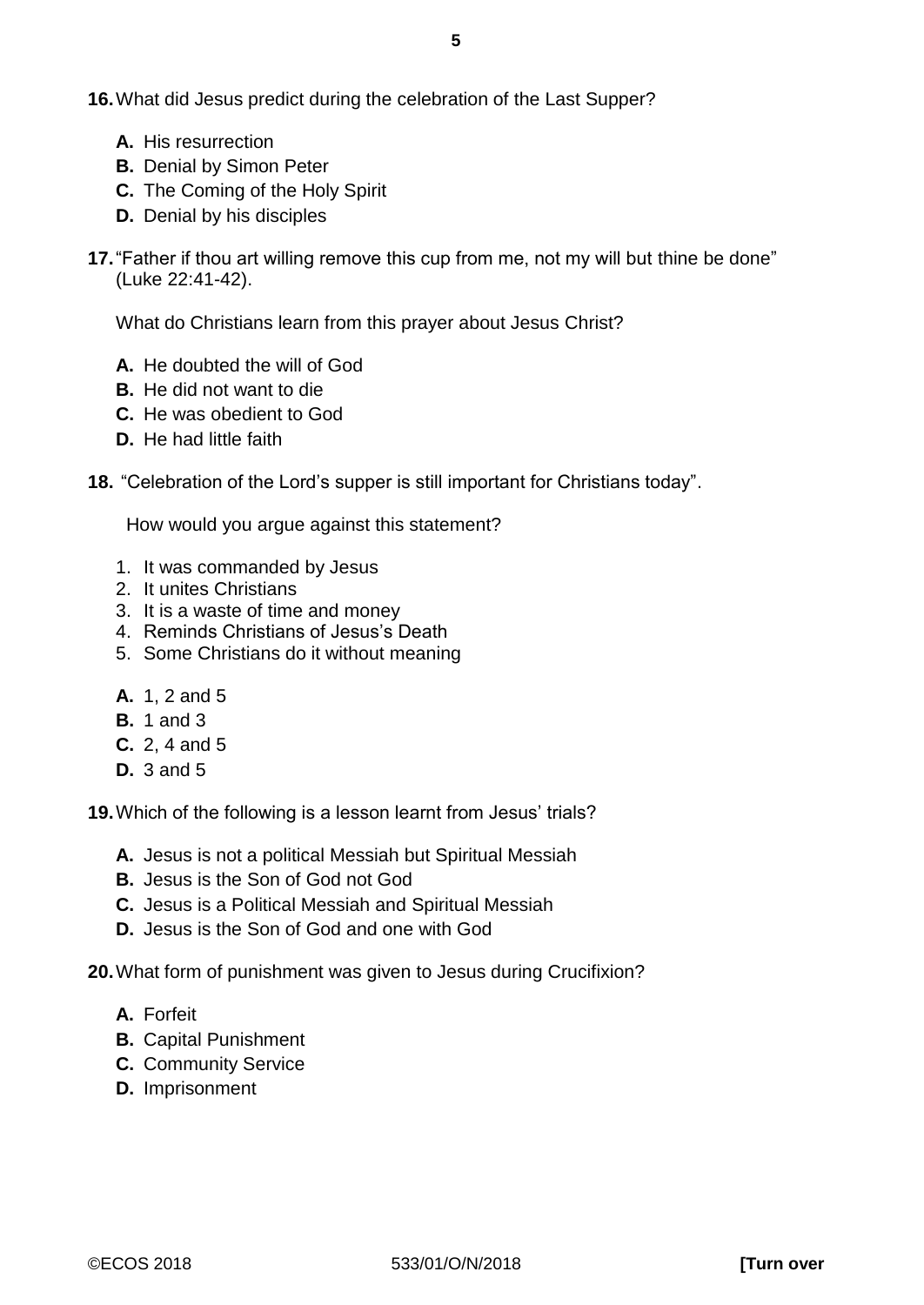- **21.**Why is it important for Christians to fast?
	- **A.** To conquer temptations
	- **B.** To make people see that you are a true Christian
	- **C.** To keep the devil away
	- **D.** To loose weight and be strong
- **22.**Why was it important for Jesus to overcome the devil during his temptations?
	- **A.** To show the devil that Jesus is the Son of God
	- **B.** To show God's power over evil
	- **C.** To show that God is with Jesus
	- **D.** To show that there is nothing impossible with those who believe
- **23.**What made Jesus to be able to overcome the devil's temptations?
	- **A.** He was hungry
	- **B.** He knew the devil's lies
	- **C.** He had knowledge of the scriptures
	- **D.** He was the Son of God
- **24.**Why did Jesus perform miracles?
	- **A.** To be loved by people
	- **B.** For people to glorify god
	- **C.** So that people can be proud of god
	- **D.** To teach people to perform miracles
- **25.** How would you explain the need for miracles in the 21<sup>st</sup> century?
	- 1. They help people believe in God's power
	- 2. They attract many followers to churches
	- 3. The ease human suffering
	- 4. They make miracle workers to be proud
	- **A.** 1, 2 and 3
	- **B.** 2, 3 and 4
	- **C.** 1, 3 and 4
	- **D.** 1, 2 and 4

**26.**Which of the following is an example of a miracle over nature?

- **A.** Healing of a man with leprosy
- **B.** Transfiguration
- **C.** Raising of the son of the widow Nain
- **D.** Calming of the storm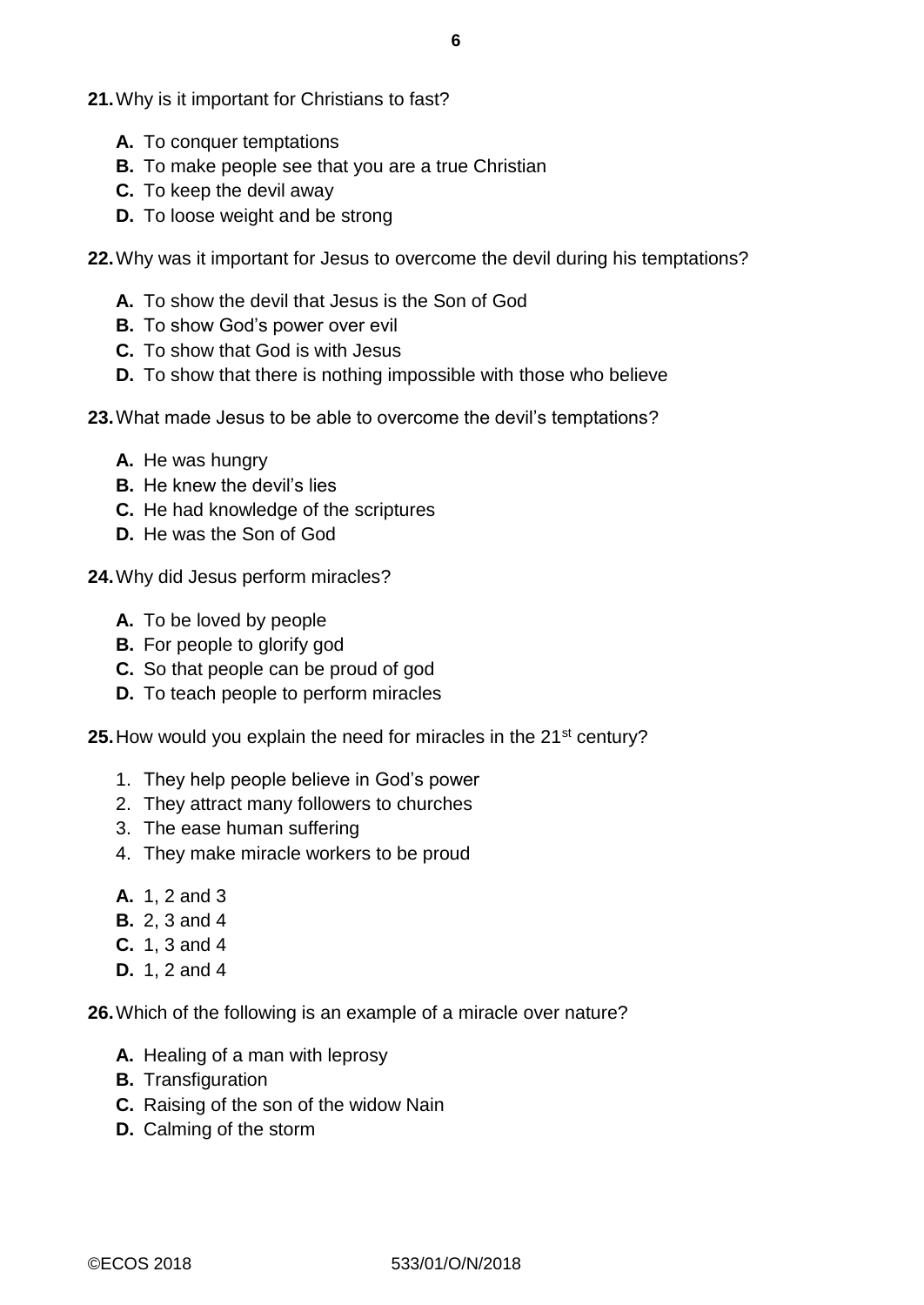- **A.** A way of healing and showing compassion to people using natural laws and scientific means
- **B.** A way of showing compassion to people who are suffering in a normal way
- **C.** A surprising, extraordinary welcome event that cannot be explained by natural law or scientific law
- **D.** A non-surprising event that can only be explained by natural or scientific laws
- **28.**Which of the following statements explains the importance of the parable of the banquet?..(Luke:14:14-24).
	- **A.** God inviting the gentiles into his kingdom and the Gentiles rejecting the invitation when Jesus came preaching the kingdom of heaven
	- **B.** God inviting the Jewish nation into his kingdom and the Jews rejected Jesus when he came preaching the kingdom of heaven
	- **C.** God inviting both Jesus and Gentiles into his kingdom and then accepting Jesus when he came preaching the kingdom of heaven
	- **D.** God inviting the poor, crippled and the Gentiles into his kingdom and they all made excuses and refused to attend
- **29.**What lesson is learnt from the parable of the lost sheep?
	- **A.** God's kingdom is for everyone
	- **B.** There is joy in heaven when one sinner repents
	- **C.** Christians should be persistent in prayer
	- **D.** When Christians pray they should humble themselves
- **30.**Which parable teaches about humbleness?
	- **A.** Parable of the sower
	- **B.** Parable of the mustard seed
	- **C.** Parable of the Pharisee and the Tax Collector
	- **D.** Parable of the widow and the unjust judge
- **31.**According to the Bible which of the following enhances self-respect?
	- **A.** Love
	- **B.** Passion
	- **C.** Anger
	- **D.** Lying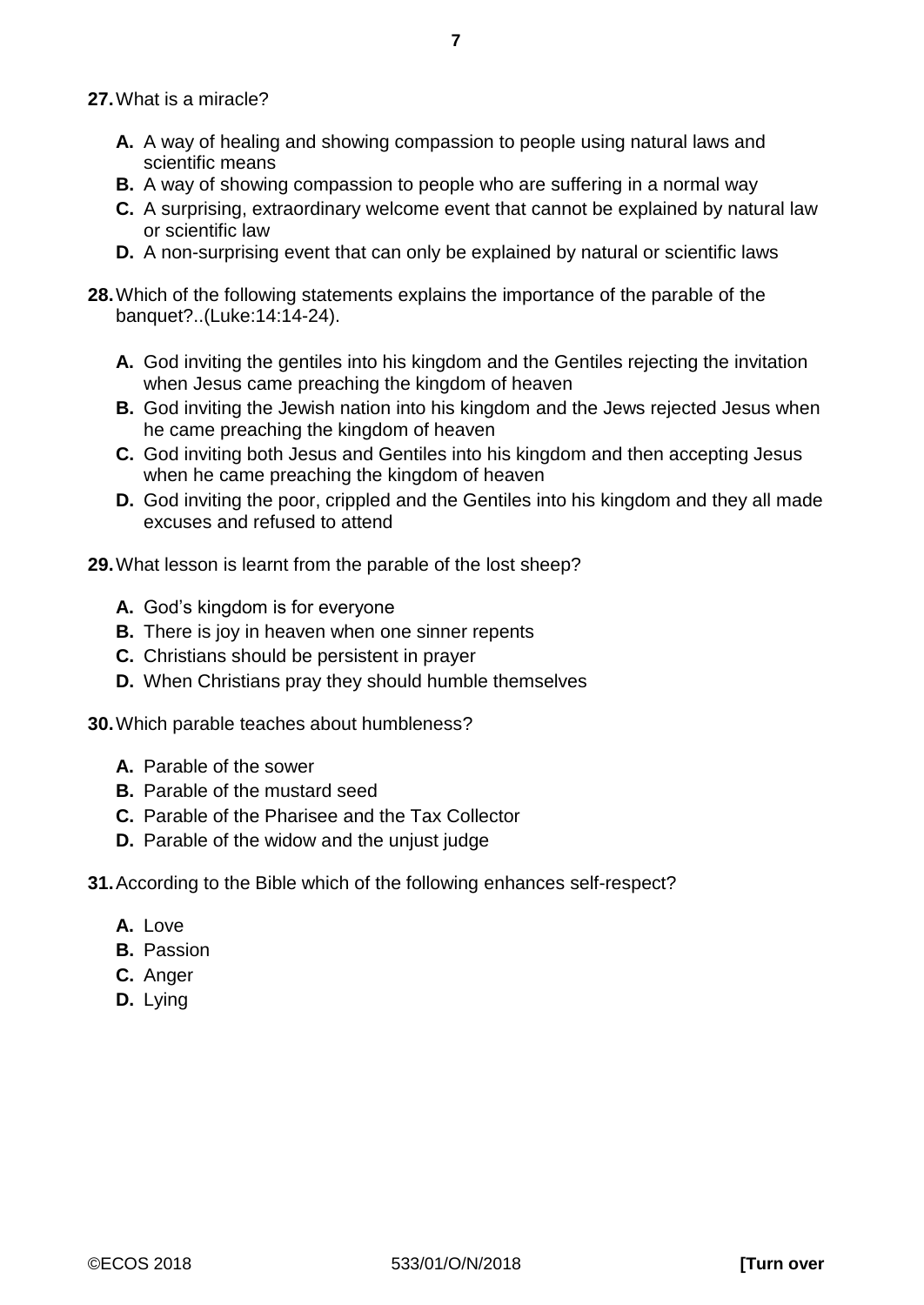- **32.**Which of the following is a moral standard that makes up integrity according to the Bible?
	- **A.** Revenge
	- **B.** Self-control
	- **C.** Sexual impurity
	- **D.** Hateful Feelings
- **33.**What are Christians expected to do with their bodies?
	- **A.** Glorify God when in high spirits
	- **B.** Glorify God with their bodies
	- **C.** Glorify God in their churches with their bodies
	- **D.** Glorify God at certain times with their bodies
- **34.**How would you have discouraged Judas from committing suicide even though he thought it was the best thing to do?
	- 1. Show him that taking away life is sinful
	- 2. It was pre-destined that Jesus will be betrayed
	- 3. Assure him that God could still forgive him
	- 4. It would help him to get rid of guilt and shame
	- **A.** 1 and 2
	- **B.** 1 and 3
	- **C.** 2 and 3
	- **D.** 3 and 4
- **35.**What does the Bible teach about loving God and money?
	- **A.** It is good to love God and money
	- **B.** It is a sin to love God and money
	- **C.** One cannot serve both God and money
	- **D.** One can serve God and money
- **36.**"………… let him who is without sin among you be the first to throw a stone at her" (John 8:7).

What Christian teaching is shown in this verse?

- **A.** People should be punished for wrongdoing
- **B.** People should not be punished for wrongdoing
- **C.** God does not allow any form of punishment
- **D.** God is the ultimate judge, because we are all sinners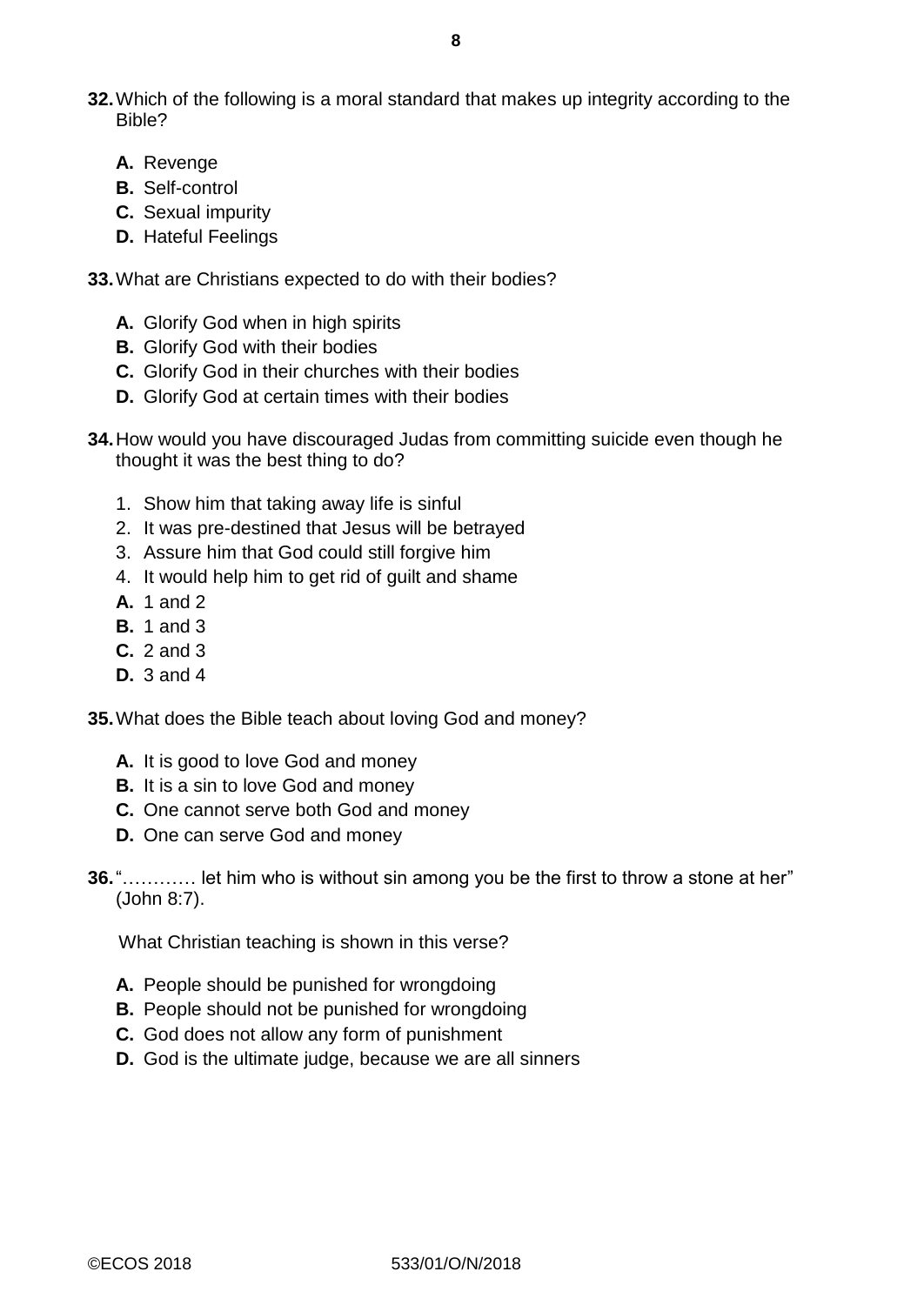**37.** "…. whosever says to his brother "you fool" shall be guilty…"(Matthew 5:22)

Which form of abuse is referred to here?

- **A.** Emotional Abuse
- **B.** Physical Abuse
- **C.** Sexual Abuse
- **D.** Drug Abuse

**38.**Which form of abuse is shown in the story of Tamar and Ammon? (2 Samuel 13:1-22)

- **A.** Emotional Abuse
- **B.** Physical Abuse
- **C.** Sexual Abuse
- **D.** Financial Abuse
- **39.**"Giving to the needy encourages laziness and dependency"

Which of the following would be the best argument against this statement?

- **A.** The needy should be left alone until they stand up to help themselves
- **B.** They should be taught how to work
- **C.** The Bible teaches us to give to anyone who ask
- **D.** Only the elderly should be given
- **40.**"It was a mistake, I did not plan for this child, I want to abort," says Nonto.

What Christian advice would you give to Nonto?

- **A.** You have a right to decide to your life
- **B.** God gave you a mind to make your own decisions
- **C.** Children are a gift God
- **D.** No one should force you to give birth to an unwanted child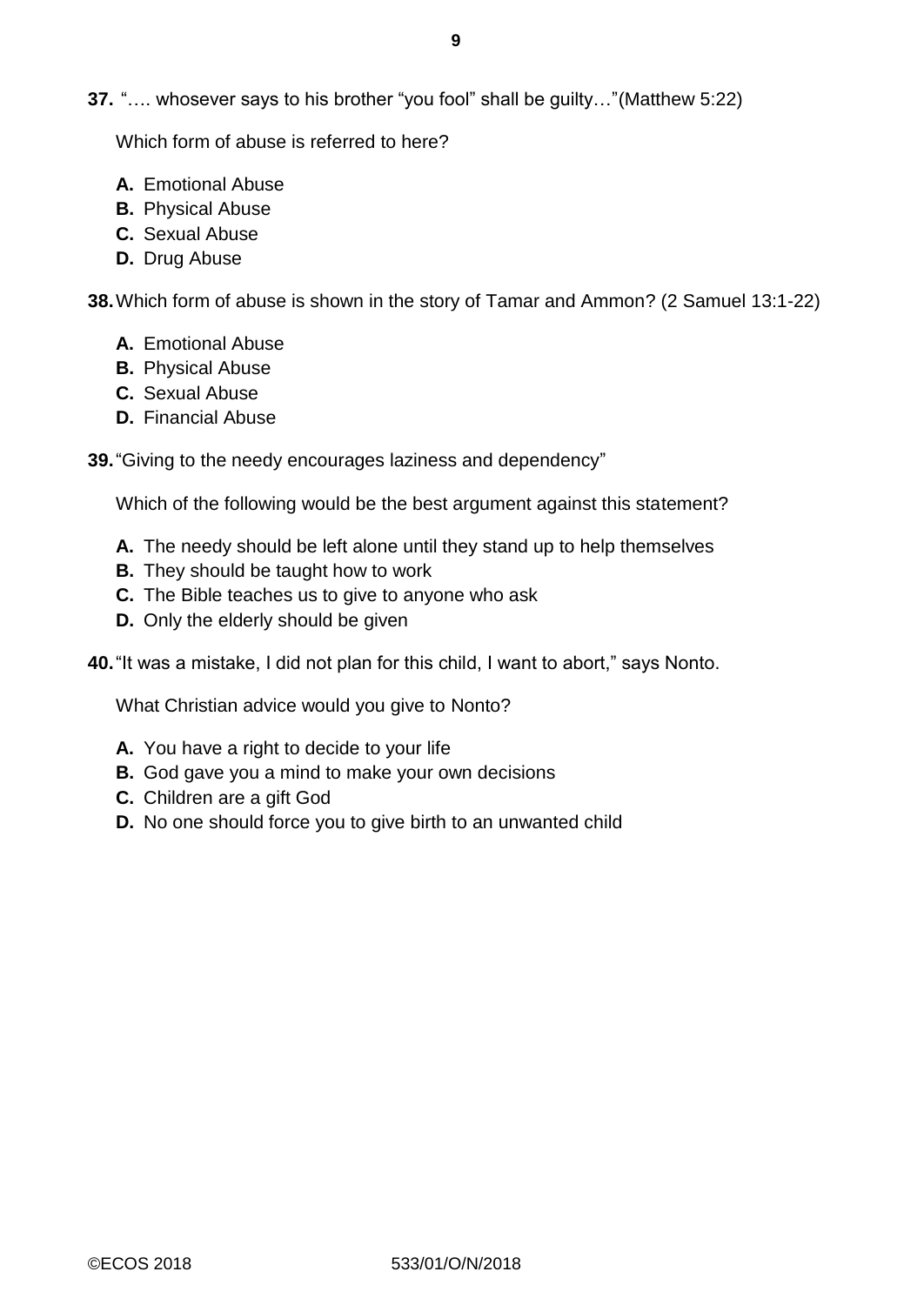## **BLANK PAGE**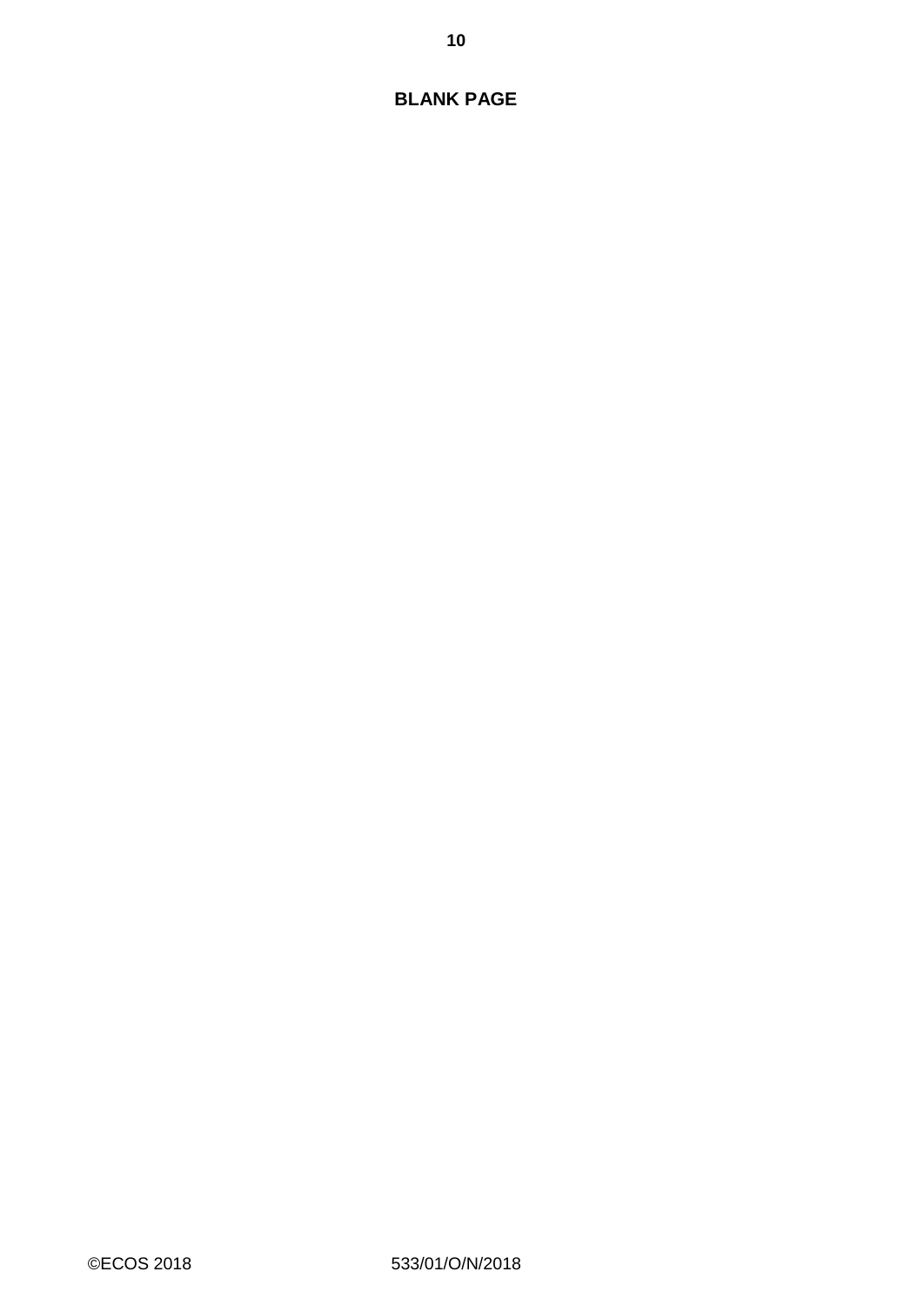## **BLANK PAGE**